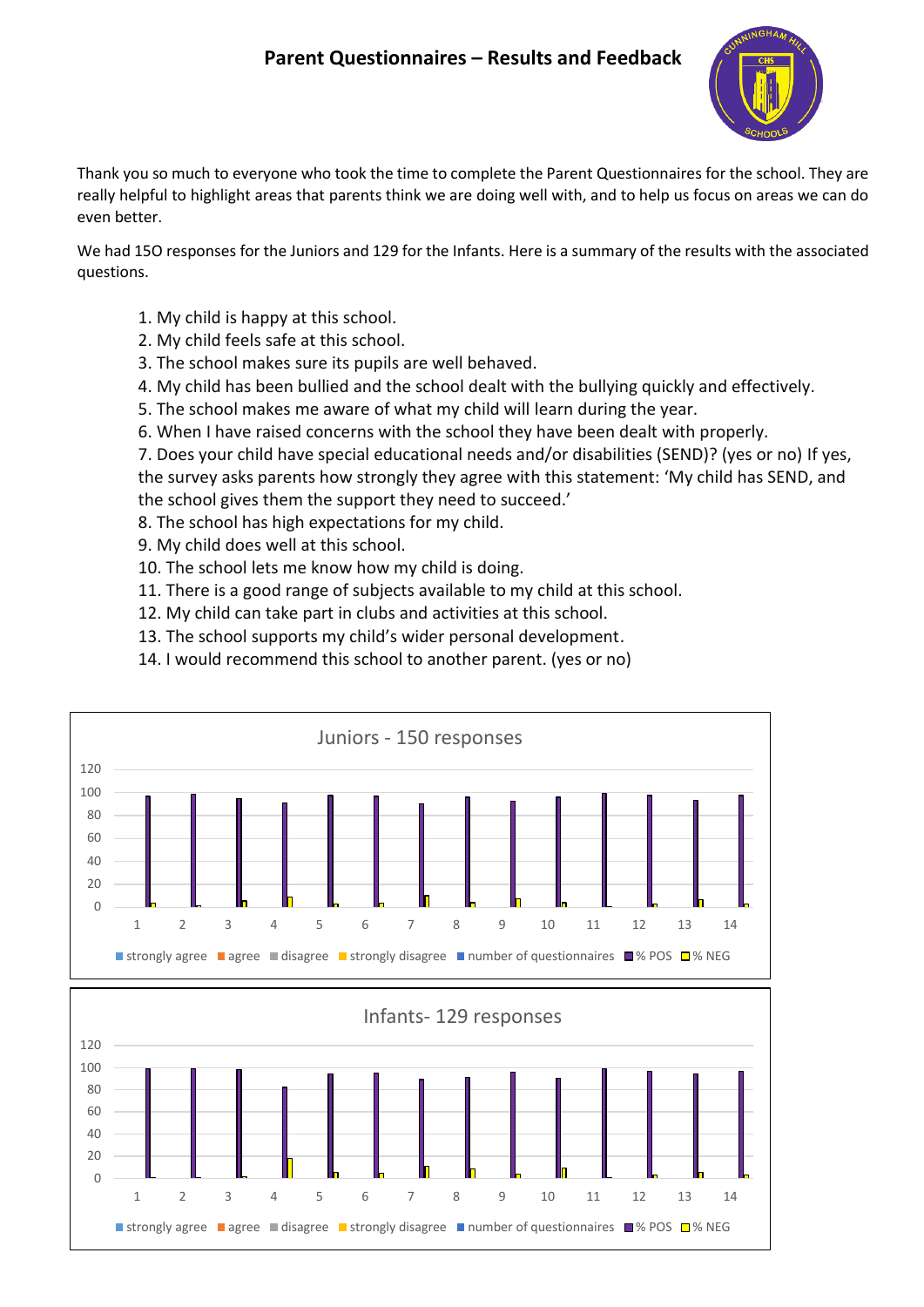We were especially pleased with all the positive responses and all the positive comments that included areas such as: the caring staff, provision of clubs and trips, parent partners, supportive leadership, excellent teaching, thriving and happy pupils, etc. These were a pleasure to read and confirm the steps we are taking in the right direction that is appreciated by our community.

As a leadership team, we always want to improve our school, and be transparent with you, so have analysed the areas that parents were less happy with, consolidated them and looked into our next steps based on these.

# **SEND - 6 negative responses across the federation , 2 written comments**

We have taken these responses on board, and we would like to find out more about the feelings of parents with SEND children. Therefore, as an immediate action from the survey, Mrs Marvelly, our SENCO, will be offering dropin sessions that parents can book, either in person or by phone. These dates will be sent out next week. These are going to be a regular opportunity, alongside the new termly pastoral meetings.

We hope this will give us a better understanding about what areas are causing a concern and to let parents know in more detail how their child is supported at school.

You are also able to email Mrs Marvelly directly on senco@cunninghamhill.herts.sch.uk.

### **Clubs – 6 negative responses across the federation, 7 written comments**

The highest comments on a single theme were about clubs, which had 6 comments. These included requests for alternative clubs to sport, more clubs for KS1, popular clubs filling too quickly and a wish for clubs to run the whole term.

As a background to our club provision, we see the offer of extra-curricular activities (especially with no charge) to be one of our federation strengths and important to development of our well-rounded students, and it is an area we take pride in. We know this is not offered at all schools, so we are very lucky that all our teachers voluntarily run clubs over 2 terms.

Looking at this a little deeper we found that we ran 107 clubs across both schools last year! At the Juniors we ran 75 (which is an increase from 2018 of 68) and in the Infants we had 32 (Up from 26 in 2018). As we have more teaching staff in the juniors we can offer more clubs to the older children, however we supplement this by asking Year 5 and 6 pupils to run clubs at lunchtimes for the infant children. We also run a variety of different clubs over the year and from one year to the next, so that children can access a range of different activities over their time with us.

As we are firmly committed to the clubs provision and looking forward to September, we will be investigating ways of offering more clubs that are not sports based and also adding more externally led clubs in the infants to boost spaces available for clubs.

#### **Bullying – 13 negative responses across the federation , 1 written comment**

We take bullying issues very seriously at school and are very keen to find out where we can improve and deal with issues more effectively. Positively, 105 responses suggested the schools have dealt with bullying incidents well.

Across both schools, we keep records of repeated negative behaviours, so that we can track issues and identify when these behaviours become bullying, and we act quickly to address these behaviours. Governors discuss bullying at the school with their meetings as well. However, at times, parents contact us to say their child has been having issues for a long period of time, yet no adult at school has been spoken to following any incidents. You can play a big part in helping us in this area if you can remind your children the importance of speaking to their teacher (or teaching assistant) if they are having any problems.

If they feel they cannot speak to an adult, then each class has a worry box where they can leave a note (they need to add their name for us to be able to investigate). However, if you feel that your child is having an issue with bullying, and you feel it has not been addressed, even though the teacher has been spoken to, please make an appointment directly with Ms Elbourne-Cload or Mr Tavender so that we can investigate this further.